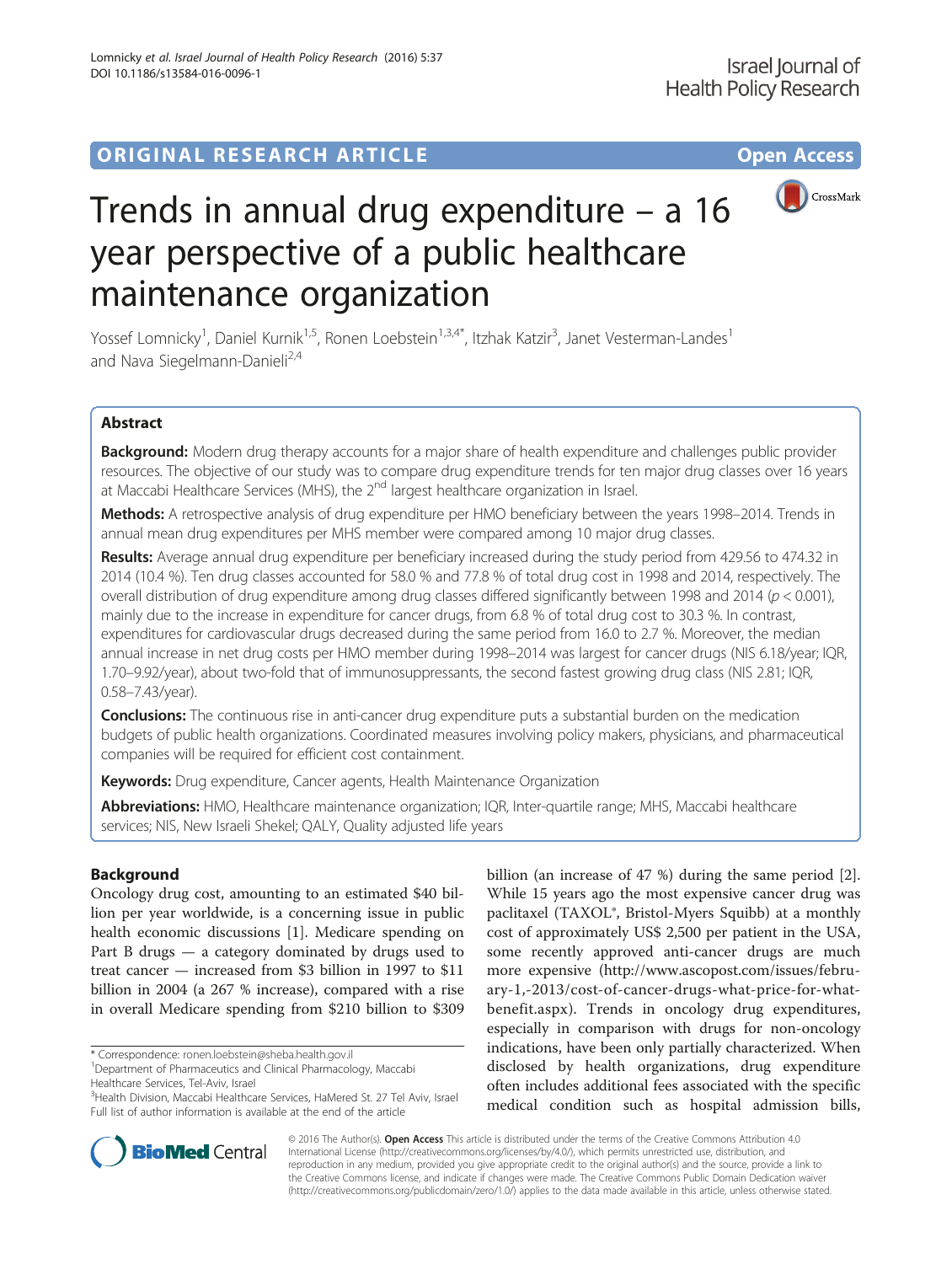surgeries and procedures, ambulatory care cost and supportive therapy, all of which may vary widely among countries [[3](#page-5-0)–[5](#page-5-0)].

Israel has national health insurance with universal health coverage, i.e. every citizen is insured by one of four health maintenance organizations (HMOs). The budget of each HMO is allocated by the government based on the number of beneficiaries. Medications and health technologies and their precise indications covered by the HMOs are determined by the Ministry of Health and summarized in the "Health basket". The government decides on the annual growth rate of the health basket's budget, and once a year a professional committee prioritizes the addition of new medications or technologies and their indications.

Maccabi Healthcare Services (MHS) is the second largest Israeli health organization, insuring about 2 million beneficiaries in 2014 nationwide. Its health benefits include medications and technologies as specified by the Israeli National Health Basket. Additionally, MHS provides new health technologies, including medications with evidence-base technologies prior to their inclusion in the National Health Basket. Our objective was to compare trends in drug expenditure at a large modern HMO over a 16-year- period, in major drug classes representing therapies for diverse acute and chronic medical conditions.

## **Methods**

#### Data extraction

All data regarding drug purchases (quantities and prices) were retrieved from the MHS computerized database. This database includes information on all medications dispensed to MHS beneficiaries starting January 1998 up to end of 2014, classified into 56 pharmacological groups. We included in our analyses the 10 major drug classes that accounted for about three quarters of the total drug expenditure in 2014: Immunosuppressants, anti-cancer drugs, immuno-stimulants, antiviral drugs, anti-diabetic drugs, cardiovascular drugs, anticoagulants, enzyme replacement agents, lipid-lowering drugs, and antibiotics.

#### Data analysis and statistics

Data on drug expenditure were expressed in New Israeli Shekels (NIS) and matched to the Israeli 2014 Cost of Health Index. For the years 1998–2014 (observation period), we calculated the expenses for each drug category per HMO member, thus accounting for the growing number of HMO members during this period. Changes in annual drug expenses per HMO member were not normally distributed, and were therefore expressed as medians and interquartile ranges, with nonparametric tests (Kruskal-Wallis) used for comparison among different drug categories. Additionally, we compared the distribution of expenditures for the 10 drug classes as proportions of total drug expenditures at the beginning (1998) and the end of the observation period (2014) using  $\chi^2$ -test. For all statistical analyses, P-values <0.05 were considered significant. Statistical analyses were performed using SPSS statistical software (SPSS v.22, IBM® SPSS® Inc., Chicago, IL). The study was approved by the MHS institutional review board.

## Results

# Global drug expenditure

During the study period, the number of MHS beneficiaries increased by 88.6 %, from 1.141 to 2.151 million. The total annual drug purchase expenditures increased by 108.2 %, from NIS 489.9 million to NIS 1,020.2 million. Accordingly, the average annual drug expenditure per beneficiary increased only slightly, from NIS 429.56 in 1998 to 474.32 in 2014 (a rise of 10.4 %). The ten major pharmacological groups accounted for 58.0 % and 77.8 % of total drug cost in 1998 and 2014, respectively.

#### Trends in drug expenditure by drug category

Costs per beneficiary in 1998 were dominated by cardiovascular medications (16.0 % of total cost), followed by antibiotics (9.1 %) and lipid-lowering drugs (7.1 %). Costs of cancer agents accounted for 6.8 % of drug expenditure in 1998, but rose steadily to become the largest expenditure for a single drug class starting in 2002. By 2014, antineoplastic drugs accounted for 30.2 % of total drug expenditure, while expenditure for some other drug classes (e.g., cardiovascular and lipid-lowering drugs and antibiotics) decreased constantly. Accordingly, the overall distribution of drug expenditures for different drug classes was significantly different when comparing the beginning (1998) with the end (2014) of the observation period  $(P < 0.001$ ; Fig. [1](#page-2-0)).

Differing trends in drug expenses during the observation period were also evident when examining the annual changes in drug expenditures. The median annual increase in drug expenses per beneficiary during the observation period differed significantly among drug classes (overall Kruskal-Wallis P < 0.001; Fig. [2](#page-2-0)).

For cancer drugs, expenses increased by a median of NIS 6.18 (IQR, 1.70–9.92) per HMO beneficiary each year, an annual increase that was more than two-fold higher compared to that of immunosuppressants (NIS 2.81; IQR, 0.58–7.43), but the difference was not statistically significant (Mann-Whitney test for comparison between these two drug classes,  $P = 0.13$ ).

# **Discussion**

Our study demonstrates that expenditures for cancer agents have been rising constantly over the last decade,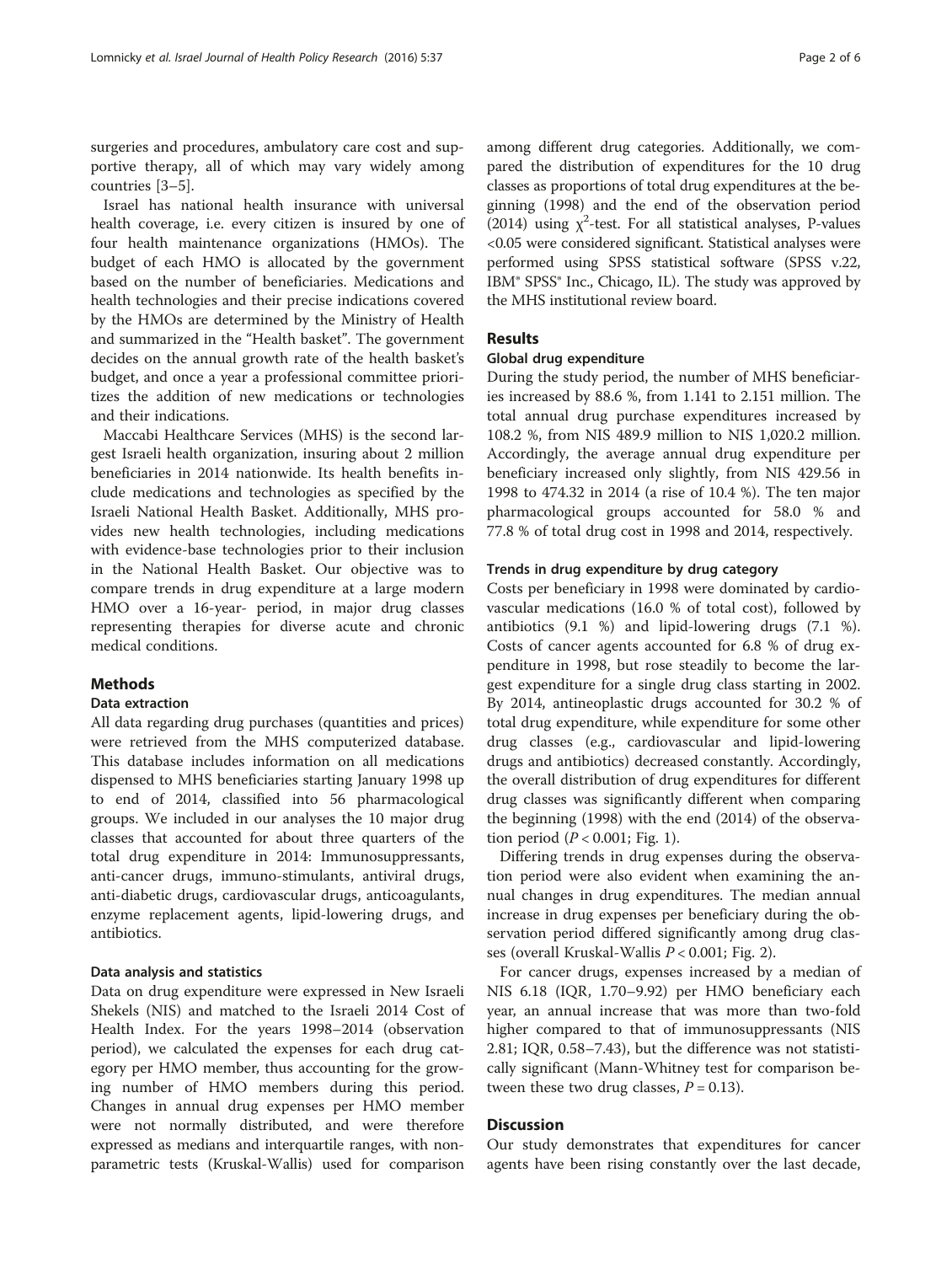<span id="page-2-0"></span>

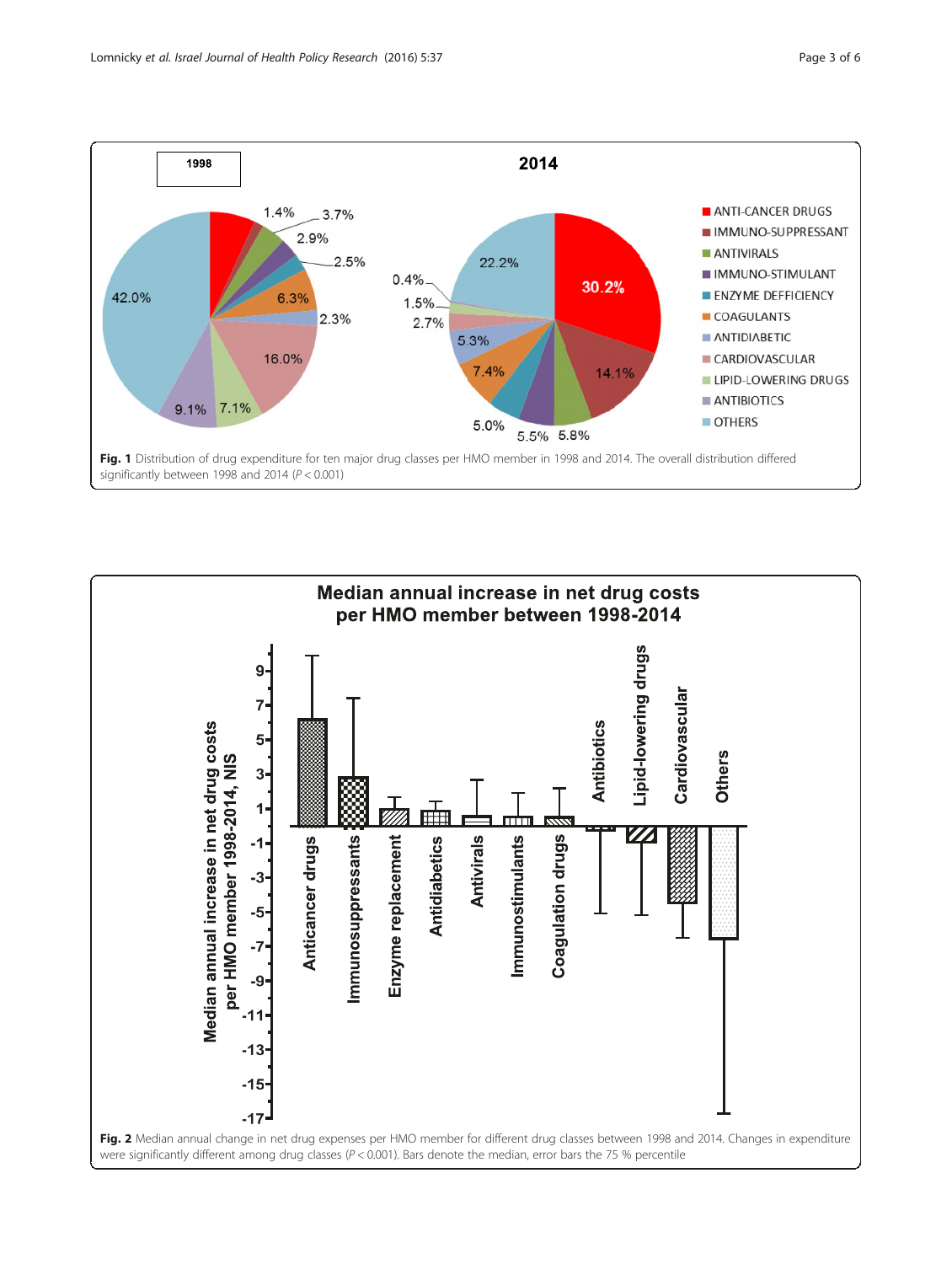offsetting savings for the majority of medications used to treat other acute and chronic medical conditions. In fact, by the end of study period approximately a third of all MHS drug expenditure was accounted for by anti-cancer drugs.

In this study, we did not attempt to identify the contribution of specific reasons for the increasing expenditure for oncological therapies, e.g., increasing drug prices, increasingly complex (and therefore more expensive) treatment regimens, or an increasing proportion of patients treated, either because of changes in cancer prevalence/ detection or changes in eligibility criteria for cancer. However, the overall age-adjusted rates of invasive tumors in males and females have changed only minimally during the study period [\[6](#page-5-0)]. Moreover, all therapies included in the health basket follow internationally accepted evidence-based guidelines.

One likely reason for the sharp increase in expenditures for cancer agents is the increasing approval of expensive biological and targeted therapies in this field (e.g. monoclonal antibodies and modern tyrosine kinase inhibitors) [\[7](#page-5-0)]. This trend is likely to continue with the inclusion of costly checkpoint inhibitors (Programmed Death-1 [PD-1] inhibitors) in the national health basket in 2015 (i.e., after the end of the study period). Biologic drugs also contributed to the increased drug expenditure for autoimmune conditions in our study since 2006, paralleling their introduction for treatment of inflammatory bowel diseases, rheumatic diseases, and other autoimmune disorders, and challenged by health organizations' difficulties to incorporate biosimilars.

Rising costs of cancer drugs should be viewed with concern in light of the fact that cancer incidence is expected to rise worldwide, from 10.4 million newly diagnosed patients annually in 2000–25 million in 2030 [[8\]](#page-5-0), with more than 70 % of cases occurring in low- and middle-income countries [\[9](#page-5-0)].

The increase in **total** drug expenditure per beneficiary in our study (a rise of 10.4 % over 16 years) was modest compared to other developed countries, e.g., 5.5 % and 4 % in Western European countries and Japan over shorter time periods, respectively [\[4, 5\]](#page-5-0). This difference reflects extensive generic drug use in Israel for numerous medical conditions compared with other Western countries [[4\]](#page-5-0). In our study, the major savings in expenditure for antibiotics, cardiovascular drugs and lipid lowering agents were most noticeable after 2001 (Fig. 3), coinciding with the HMO-wide implementation of cost containment methods including preferred drug lists, generic substitution, pre-authorization of selected expensive drugs, and advanced methods to assess and control drug prescription and dispensing.

The allocation of limited public resources to various diseases has to be judged objectively in view of the expected benefit to patients. During the years 1970–2000, the life expectancy of U.S. Americans increased on average by 6 years; only 6 months were attributed to antineoplastic therapies, while over 4 years were attributed to pharmacological interventions for cardiovascular diseases and metabolic conditions [[10\]](#page-5-0). Many drug treatments for cardiovascular diseases and metabolic conditions are available as generics, and "me-too" or "glorified-me-too" drugs were released, increasing competition and diminishing overall costs for these pharmaceutical groups. Notwithstanding, public awareness of the needs of cancer patients in Western countries, where malignancy is the leading cause of death, increases the pressure on regulators to approve new and expensive

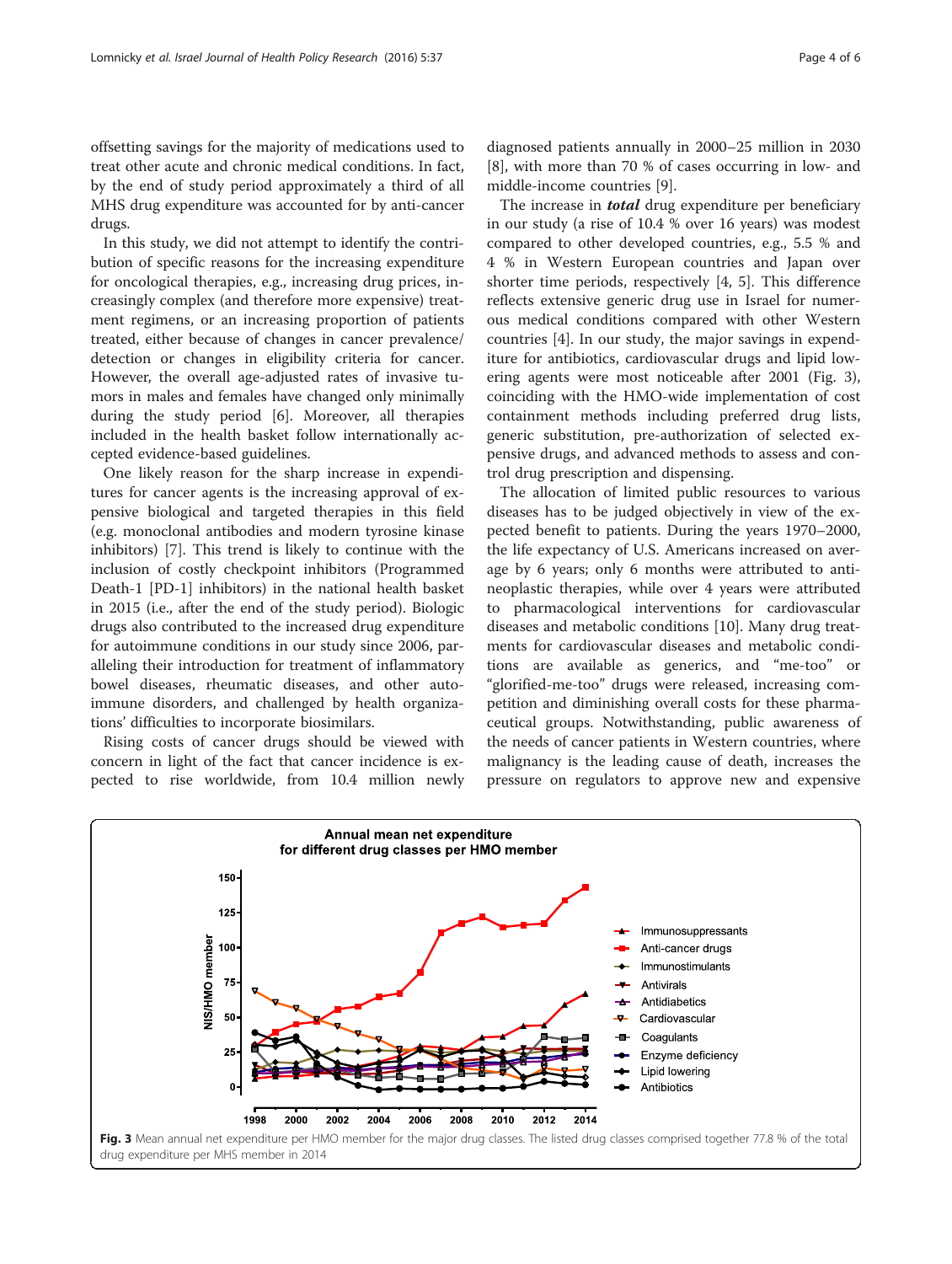cancer agents, sometimes with only limited evidence of cost-effectiveness [[11, 12\]](#page-5-0). Moreover, data on postmarketing effectiveness, including the effect on mortality in cancer patients, is sparse, precluding the assessment of real-life public benefit.

Our study has several limitations. Firstly, MHS ensures a relatively young population [16 % are  $\geq$ 55 years of age, as compared to 19.1 % in the general Israeli population [[13\]](#page-5-0). Our study may therefore underestimate the expenditure for antineoplastic agents in aging populations. As mentioned above, we normalized expenditure per HMO beneficiary and not per patient treated, which greatly underestimates the real rise in drug expenditure per cancer patient. However, the focus of this study was the changing burden of drug expenditure across different drug classes on an HMO's medication budget, and not expenditures per patient for individual patient groups. Our approach better captures the true impact of expenditures for a pharmacological class on the budget, since it reflects both drug costs per patient and the prevalence of the disease group. For instance, drug expenditure for a patient with Gaucher disease requiring enzyme replacement therapy is higher than for the average oncological patient, yet the burden of Gaucher patients on the medication budget is lower (5 % of total expenditures) due to the low number of Gaucher patients compared to that of oncological patients (30 % of total expenditures). We also did not consider expenditure for drugs used in oncology supportive care, such as agents to control chemotherapy-induced nausea and vomiting, narcotics and other analgesics, and growth factors (e.g. G-CSF), and our data therefore underestimate the real malignancy-related drug expenditure for cancer patients. A few oncological medications also have specific non-oncological indications, and are covered by the health basket according to specified criteria as third- or fourth-line drugs for such non-oncological indications. In this database study, we categorized these medications by their main indication into the oncological drug class, since this represented their by far most common use. For instance, the anti-CD20 monoclonal antibody rituximab was reimbursed in more than 90 % of all cases for patients with hematooncological indications, and only in a minority for patients with non-oncological indications, such as rheumatoid arthritis or immune thrombocytopenia. Thus, this misclassification is not expected to greatly affect our findings.

Practical solutions for reducing the costs of cancer therapies should consider different strategies beyond the well-established formulary approach, including implementation of pharmacoeconomic evaluation in health care decision-making. A number of strategies have been suggested, including sequential monotherapy use in the palliative setting (instead of combination therapy) and lowering the doses of anticancer agents when appropriate and supported by data [[1\]](#page-5-0). Another well-known approach is the Technology Appraisal Program of NICE in the United Kingdom which often considers the cost per QALY ratio (quality adjusted life years) [\[14](#page-5-0)–[16\]](#page-5-0). The measure of QALY is widely used as it takes into account not only life expectancy but also quality of life, which is often significantly impaired in cancer patients. Other potential solutions beyond cost sharing (i.e., increasing the contributions to insurance premiums and selection of insurance plans with higher copayment) include risk sharing [[17](#page-5-0)] and conditional reimbursement [[17, 18](#page-5-0)]. Risk sharing refers to financial compensation of health insurers by drug companies in cases where the postmarketing drug effectiveness was inferior to the benefits expected from the drug dossier submitted to the regulatory authorities for drug approval. Conditional reimbursement refers to temporary conditional approval of an index drug therapy for a limited period of time, after which its approval is reevaluated as a condition for permanent reimbursement.

## Conclusions

Our data suggest that despite successful MHS cost containment methods to control modern medication expenditure and thus provide updated treatment for chronic medical conditions to larger patient populations, the economic burden of cancer medications on the drug budget increases constantly, potentially compromising the total drug budget. Our findings suggest that a comprehensive cost-benefit assessment of cancer drug therapy should guide oncological drug approval in public health care organizations, and methods to control and limit drug cost should be coordinated between health care providers, pharmaceutical companies, and policy makers.

#### Acknowledgments

This manuscript is dedicated to the memory of the beloved Joseph Eliahu Siegelmann.

#### Funding

None.

#### Availability of data and materials

The raw data of this study will not be shared. MHS database has been described in detail in the Methods section of the manuscript. Similar to other HMO's in Israel and worldwide, medication purchase agreements are confidential and therefore cannot be shared.

#### Authors' contribution

YL was the study coordinator and contributed to the preparation of the manuscript. DK assisted in data collection and performed the statistical analysis. He also contributed to the preparation of the manuscript. RL assisted in data collection as well as preparation of the manuscript. IK contributed to data collection and study design. JV-L contributed to data collection and study design. NS-D assisted in data analysis and reviewed the manuscript. All authors read and approved the final manuscript.